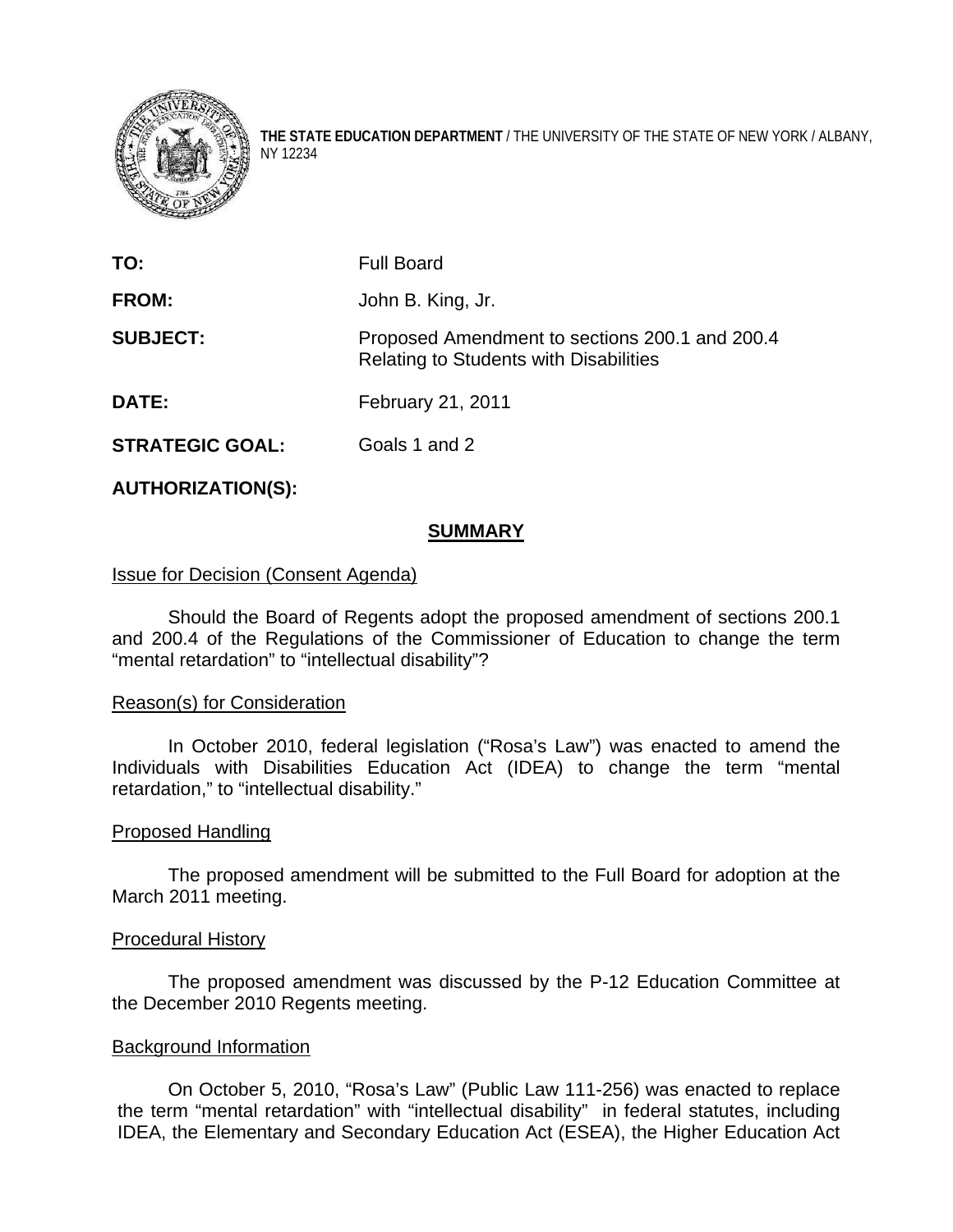and the Rehabilitation Act of 1973. Rosa's Law is not intended to change the coverage, eligibility, rights, responsibilities, or definitions referred to in the amended provisions of the federal statutes.

The proposed amendment will conform the Regulations of the Commissioner of Education to be consistent with the terminology change in federal law. While states are not required to replace the term "mental retardation" with "intellectual disability," the Department, after conducting a multiple-state survey of disability classifications and seeking input from members of the Commissioner's Advisory Panel for Special Education Services, has determined that replacing "mental retardation" with "intellectual disability" will ensure the Commissioner's Regulations are consistent with the terminology used in federal law and will address issues of respect and dignity for individuals with disabilities.

 The proposed amendment also makes technical revisions to replace the term "Commissioner of Mental Retardation and Developmental Disabilities" with "Commissioner of the Office for People With Developmental Disabilities" to conform to a recent State statutory change of the name of the Office of Mental Retardation and Developmental Disabilities to the Office for People With Developmental Disabilities (OPWDD).

A Notice of Proposed Rule Making was published in the State Register on December 22, 2010. Public comment on the proposed amendment was accepted for 45 days from the date of publication in the State Register. An Assessment of Public Comment is attached. Supporting materials for the proposed amendment are available upon request from the Secretary to the Board of Regents.

## Recommendation

It is recommended that the Board of Regents take the following action:

 VOTED: That sections 200.1 and 200.4 of the Commissioner's Regulations be amended, as submitted, effective March 30, 2011.

#### Timetable for Implementation

If adopted at the March Regents meeting, the proposed amendment will become effective on March 30, 2011.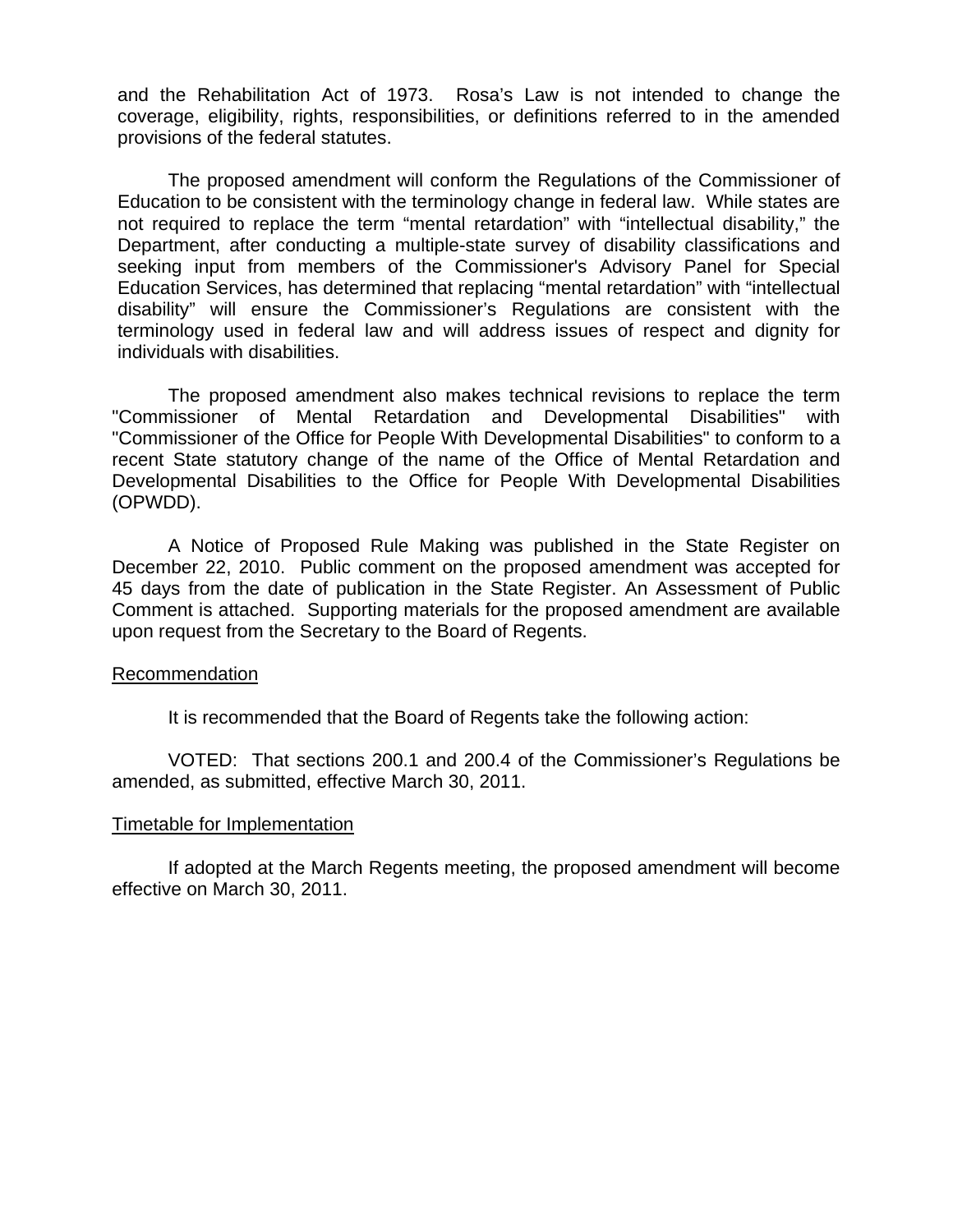PROPOSED AMENDMENT OF SECTIONS 200.1 and 200.4 OF THE REGULATIONS OF THE COMMISSIONER OF EDUCATION PURSUANT TO SECTIONS 207, 305, 4402 AND 4403 OF THE EDUCATION LAW, RELATING TO THE PROVISION OF SPECIAL EDUCATION PROGRAMS AND SERVICES TO STUDENTS WITH **DISABILITIES** 

## ASSESSMENT OF PUBLIC COMMENT

Since publication of a Notice of Proposed Rule Making in the State Register on December 22, 2010, the State Education Department (SED) received the following comments on the proposed amendment.

1. COMMENT:

The majority of comments supported the proposed change to replace the term "mental retardation" with "intellectual disability." Supportive comments included: the change provides consistency with State and federal statutes and uses a less "derogatory" term that does not carry the stigma and negativity that is now associated with the term "mental retardation;" the term reflects the true nature of the disability and focuses less on bias; the term matches the definition of the disability more appropriately and focuses on the intellectual abilities that affect a student's educational performance.

## DEPARTMENT RESPONSE:

Comments are supportive in nature and no response is necessary.

2. COMMENT:

Do not understand the reason for the change, other than because the term has been deemed politically incorrect. Changing the term is not going to enable students who have lower IQ's to be any more successful and earn local or Regent's diplomas; may create discrimination in part by being secretive about issues regarding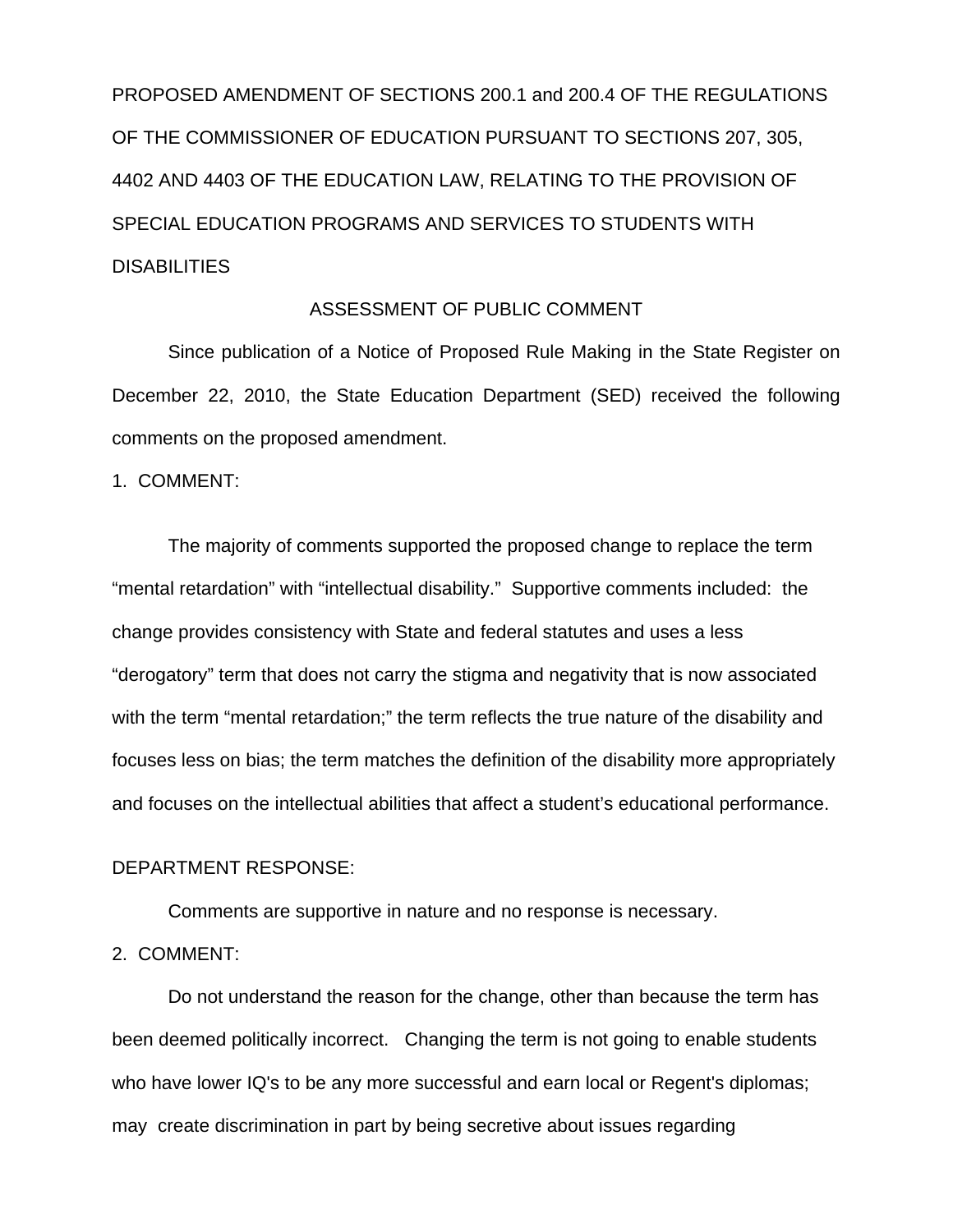abilities/disabilities. Students' strengths and weaknesses should not be disguised by the disability classification; the term should be consistent with medical terminology in the Diagnostic Statistical manual so as not to confuse professionals and parents; the term "intellectual disability" may disguise a student's strengths and weaknesses. The proposed classification change does not reflect the global aspect of mental retardation, which is a critical consideration when assessing and determining the appropriateness of this classification for a student, while the current term, "mental retardation", encompasses the characteristic of a significantly impaired rate of learning. A diagnosis should be based on a student's differences, and suggest the label "intellectual differences" is a more proper classification for children with mental retardation. The term "intellectual disability" is not easily distinguishable from "learning disability", and could easily be thought to be one in the same.

### DEPARTMENT RESPONSE:

The proposed change in the classification term to "intellectual disability" is intended to address issues of respect and dignity for individuals with disabilities and to offset the negative and derogatory connotations that are associated with the term "mental retardation". While the proposed amendment replaces the term "mental retardation" with "intellectual disability," it does not change the existing definition of such term, which is defined broadly enough to reflect students' differences and includes "subaverage general intellectual functioning." The definition of the term would also distinguish a student with an "intellectual disability" from one with a "learning disability."

3. COMMENT:

 Support the proposed amendment as long as the definition previously associated with the term "mentally retarded" is not changed.

#### DEPARTMENT RESPONSE: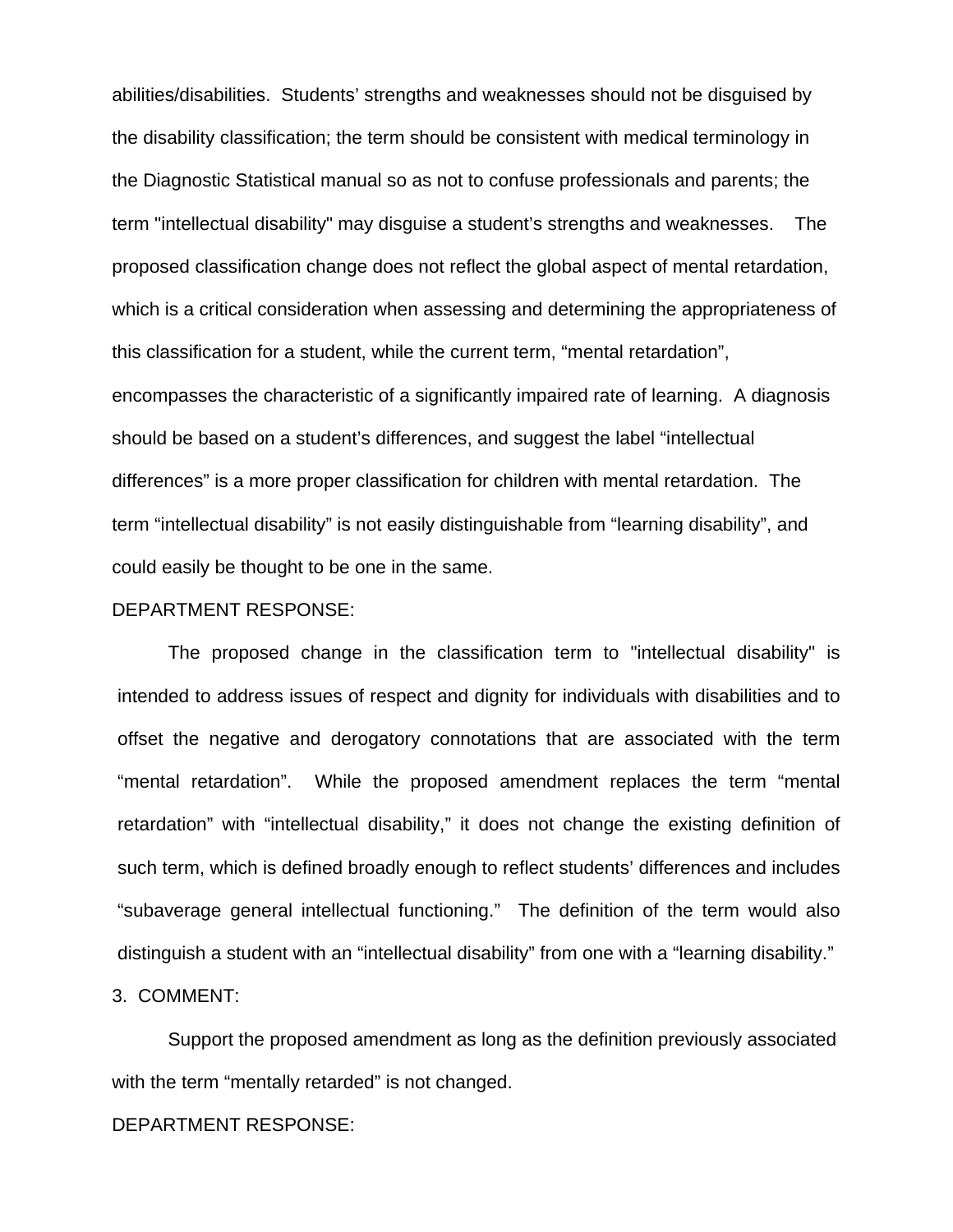The proposed amendment will replace the term "mental retardation" with "intellectual disability" in State regulations to be consistent with the terminology change in federal law. However, it does not change the existing definition of such term in section 200.1(zz)(7) of the Regulations of the Commissioner of Education.

### 4. COMMENT:

Will "intellectual disability" replace "mental retardation" as one of the 13 disability categories used on individualized education programs (IEPs) and for diagnosis?

## DEPARTMENT RESPONSE:

 Yes. If adopted, the term "intellectual disability" will replace "mental retardation" as one of the thirteen disability classifications that a Committee on Special Education (CSE) must use to identify a student who is eligible for special education, and would be indicated in a student's IEP.

#### 5. COMMENT:

If the amendment is adopted, the CSE will have to submit even more paperwork than they need to complete now.

### DEPARTMENT RESPONSE:

 The proposed amendment only changes the term "mental retardation" to "intellectual disability", and does not include any additional paperwork requirements.

#### 6. COMMENT:

The attempt to rename a particular classification brings into question all of the 13 classifications currently in use, which are confusing and painful for parents. Propose revisiting the appropriateness of 13 classifications instead of just one. Recommend using the classifications utilized by other states (i.e., Mild, Moderate, and Severe) as these descriptors more accurately reflect the degree of impact of the disability on the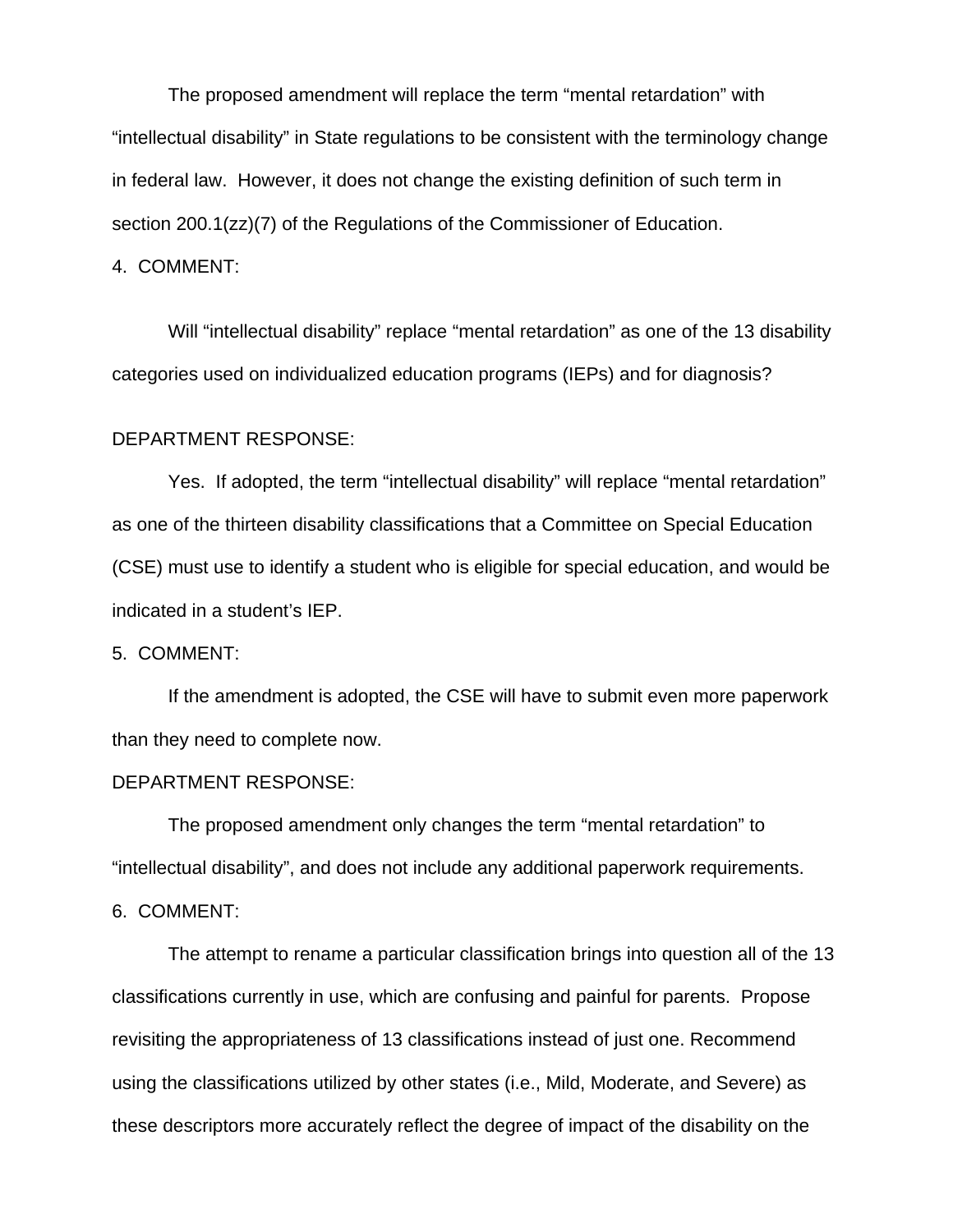student's ability to participate and make progress in their educational program. DEPARTMENT RESPONSE:

 34 CFR section 300.8 defines the term "child with a disability" and provides a definition of 13 disability classifications. The thirteen disability categories included in New York State's definition of a "student with a disability in section 200.1(zz) of Regulations of the Commissioner of Education are consistent with federal terms and definitions, and the proposed amendment, which replaces the term "mental retardation" with "intellectual disability", ensures continued consistency with federal terminology. While federal regulations allow a State to use the term "developmental delay" for a child who needs special education who is between the ages of three and nine and who is experiencing a developmental delay in physical development, cognitive development, communication development, social or emotional development and/or adaptive development, federal regulations do not provide this same flexibility to students older than age nine.

## 7. COMMENT:

The correct name of OPWDD is the Office for People With Developmental Disabilities, not the Office of People With Developmental Disabilities DEPARTMENT RESPONSE:

 "Office of People With Developmental Disabilities" was a typographical error in the announcement regarding the proposed changes to the regulations that was posted on the Department's website. The actual proposed amendment uses the correct name, "Office for People With Developmental Disabilities."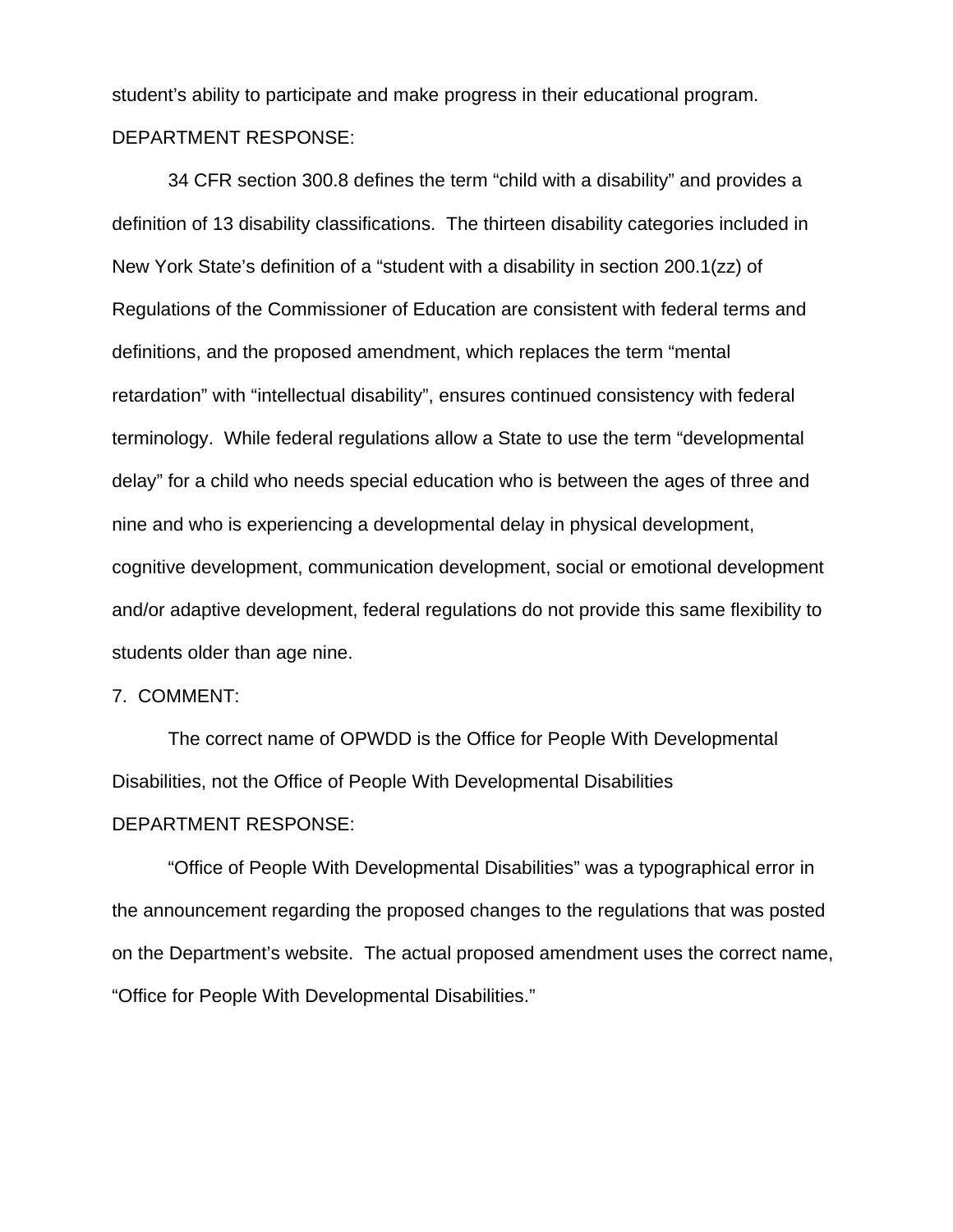# AMENDMENT OF THE REGULATIONS OF THE COMMISSIONER OF EDUCATION Pursuant to Education Law sections 207, 305, 4402 and 4403.

 1. Paragraphs (6), (7), and (8) of subdivision (zz) of section 200.1 of the Regulations of the Commissioner of Education are amended, effective March 30, 2011, as follows:

 (6) Learning disability means a disorder in one or more of the basic psychological processes involved in understanding or in using language, spoken or written, which manifests itself in an imperfect ability to listen, think, speak, read, write, spell, or to do mathematical calculations, as determined in accordance with section 200.4(j) of this Part. The term includes such conditions as perceptual disabilities, brain injury, minimal brain dysfunction, dyslexia and developmental aphasia. The term does not include learning problems that are primarily the result of visual, hearing or motor disabilities, of [mental retardation] an intellectual disability, of emotional disturbance, or of environmental, cultural or economic disadvantage.

 (7) [Mental retardation] Intellectual disability means significantly subaverage general intellectual functioning, existing concurrently with deficits in adaptive behavior and manifested during the developmental period, that adversely affects a student's educational performance.

 (8) Multiple disabilities means concomitant impairments (such as [mental retardation] intellectual disability-blindness, [mental retardation] intellectual disabilityorthopedic impairment, etc.), the combination of which cause such severe educational needs that they cannot be accommodated in a special education program solely for one of the impairments. The term does not include deaf-blindness.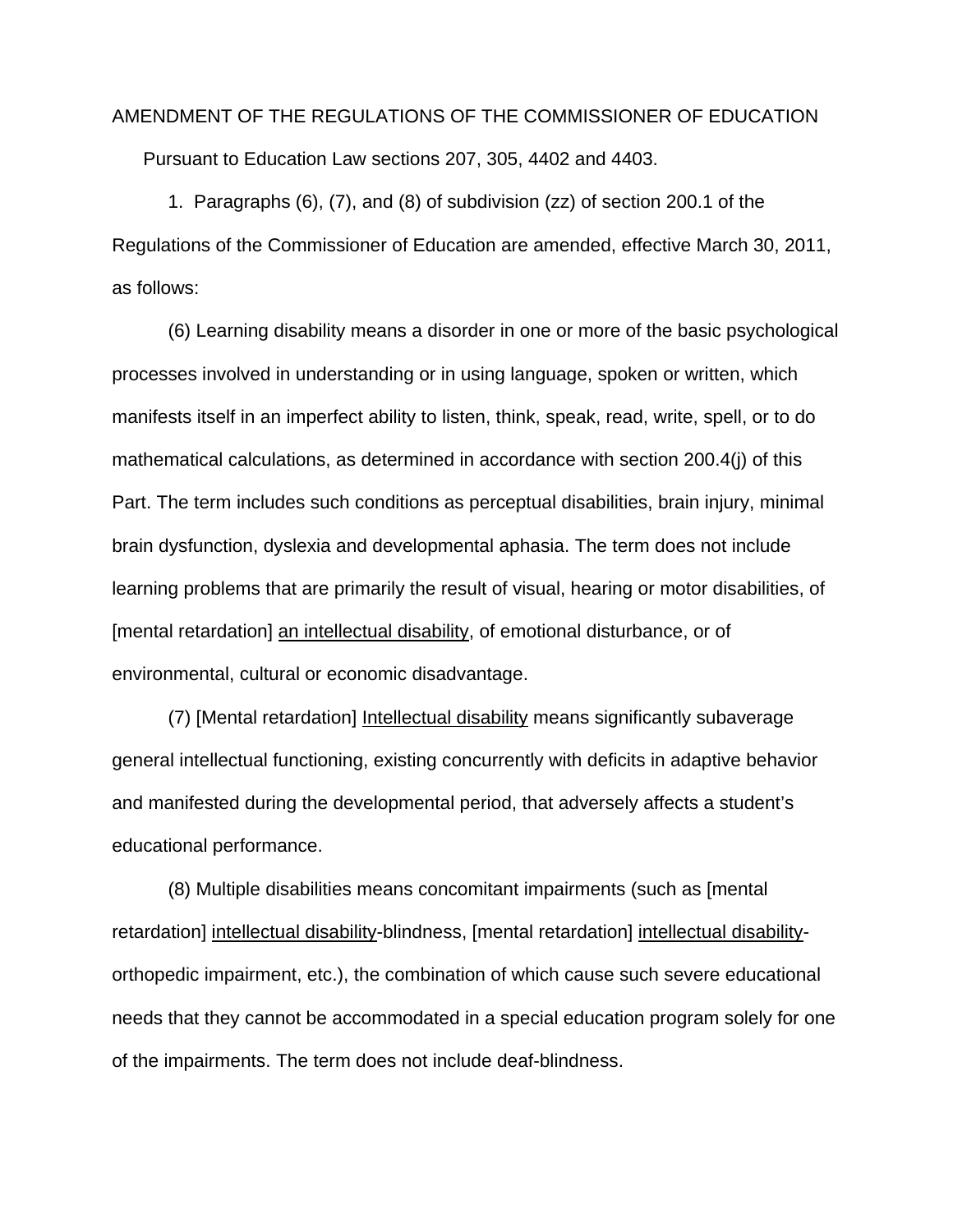2. Clause (b) of subparagraph (ii) of paragraph (2) of subdivision (i) of section 200.4 of the Regulations of the Commissioner of Education is amended, effective March 30, 2011, as follows:

 (b) the committee on special education or multidisciplinary team, upon receipt of consent, shall forward the student's name and other relevant information in a report to the Commissioner of Mental Health, Commissioner of [Mental Retardation and Developmental Disabilities] the Office for People With Developmental Disabilities, Commissioner of Social Services or Commissioner of Education or their designees. The committee on special education or multidisciplinary team shall determine which commissioner shall receive the report; and

 3. Paragraph (4) of subdivision (i) of section 200.4 of the Regulations of the Commissioner of Education is amended, effective March 30, 2011, as follows:

 (4) The committee on special education or the multidisciplinary team shall forward additional and updated relevant information to the Commissioner of Mental Health, Commissioner of [Mental Retardation and Developmental Disabilities] the Office for People With Developmental Disabilities, Commissioner of the Office of Children and Family Services or Commissioner of Education, or their designees, upon the request for such information by such commissioner or designee, and upon obtaining appropriate consent.

 4. Subparagraph (ii) of paragraph (3) of subdivision (j) of section 200.4 of the Regulations of the Commissioner of Education is amended, effective March 30, 2011, as follows:

 (ii) The CSE determines that its findings under this paragraph are not primarily the result of a visual, hearing, or motor disability; [mental retardation] an intellectual